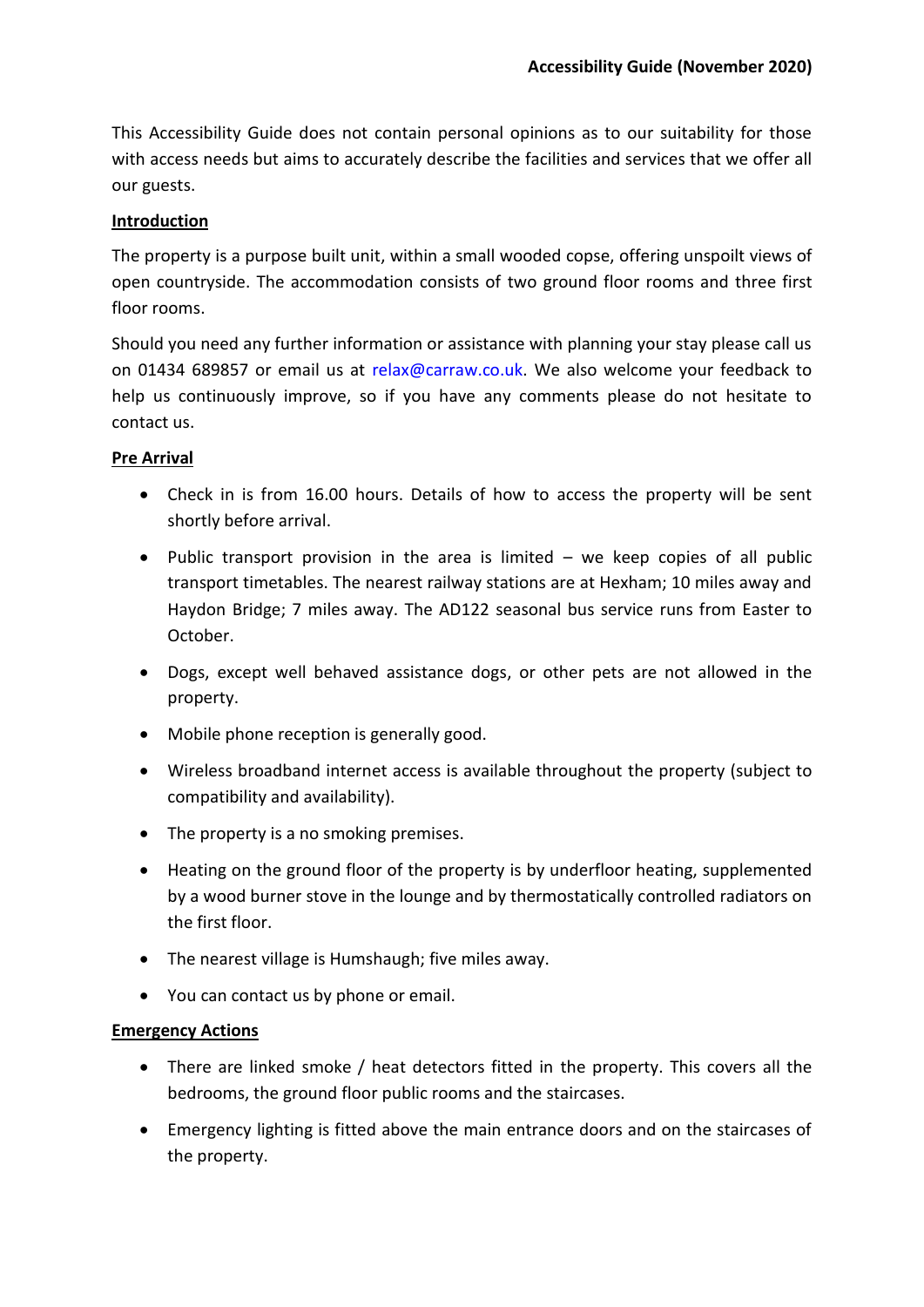- You can use the front, patio and back doors in the need of evacuation, the fire alarm will sound continuously if evacuation is needed. If you require more assistance for evacuating, please notify us on arrival.
- Please let us know if you have any concerns about procedures.

# **Arrival and Car Parking Facilities**

- The location of the main car park entrance is indicated by "reflective" signs. There is an entrance gate to the main car park; this is open 24 hours and during the hours of darkness, this car park is lit.
- We have a small car park, approximately 12 metres away from the entrance (for 3 vehicles), with a hard surface, to the west side of the property. During the hours of darkness, the car park is lit by an outside light with a motion sensor. Any additional vehicles will have to park in the main car park, approximately a 2 minute walk away.
- The entrance to the property is along a hard surfaced path from this car park. There is a gradient of 4% for approximately 6 metres leading to the main entrance. During the hours of darkness, the footpath is lit by an outside light with a motion sensor.

# **The Property**

## *Main Entrance and Hallway*

- The main entrance has level access. The front door is 89cm wide and the key lock 1.1 metres high. The door is side hung, opening into the lobby area with a lever handle mechanism.
- On entry, there is a hallway approximately 4.1 metres wide by 1.7 metres deep.
- There is for tiling throughout the entrance hallway, except for coral brush entrance matting in the vicinity of the doorway. This is 1.4 metres wide by 1.7 metres deep.
- The hallway is well lit and has a good colour contrast of walls, floors and furniture.
- This leads into a small lobby area, through a glass panel door. The door is 90cm wide. The lobby area leads to the dining room, the stairs and to the accessible bedroom (Snipe). The free floor space clear of door is 2.8m by 2.0m.

## *Downstairs Cloakroom*

- The doorway to the cloakroom is 84cm wide, inward opening.
- The floor surface within the cloakroom is tiled.
- Free floor space clear of door is 85cm by 1.3 metres.
- The basin is curved fronted and sits on a vanity unit. It is 86cm high.
- The toilet has no right side transfer space and 75cm transfer space to the left. The toilet is 40cm high. A seat riser is available on request.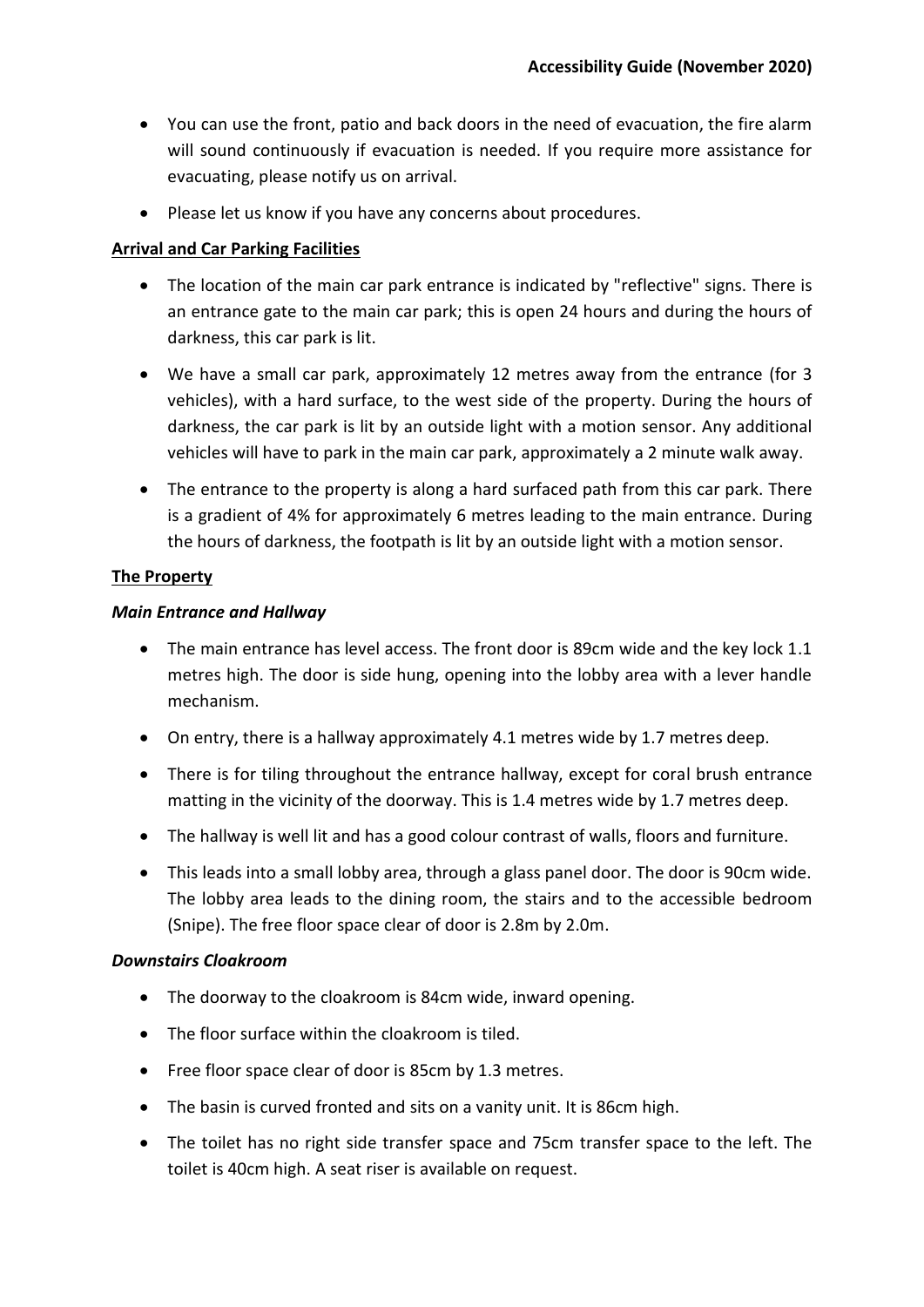- Basin fittings are modern with lever handles. The cistern is a push button operation.
- The cloakroom is well lit and has a good colour contrast of walls, floors and furniture.

### *Dining Room*

- The doorway to the dining room from the small lobby area is 1.7 metres wide and from the ground floor room (Skylark) is 80cm wide.
- There is a large dining table with a height of 78cm from the floor and legs on each corner. The table can be extended from 220cm up to 310cm and is 95cm wide. There are chairs without arms which can be moved to accommodate guest's requirements.
- There is floor tiling throughout the dining room.
- The dining room is well lit and has a good colour contrast of walls, floors and furniture.

### *Guest Lounge*

- The guest lounge is located on the ground floor. There are no steps and leads off the dining room.
- The lounge provides access to the patio area (see below) through two patio doors. The doors slide in front of the fixed pane, to provide an opening 85cm wide, with a threshold 5cm high.
- There is a wall mounted 43-inch flat screen remote control television, offering subtitle facilities.
- There are two 2 seater leather sofa and a 4 seater leather sofa in the lounge. There is also a leather chair with arms. The height of the arms from the floor are 68cm.
- There is short pile carpet flooring throughout the guest lounge.
- The guest lounge is well lit and has a good colour contrast of walls, floors and furniture.

## *Stairs and First Floor Landing*

• From the small lobby area, a flight of 5 steps, 84cm wide by 25cm deep by 16cm high with a full length handrail on one side, lead to a turning area of 7 steps, 84cm wide by 40cm deep (on average) by 16cm high. There are then a further 4 steps, 84cm wide by 25cm deep by 16cm high with a full length handrail on one side leading to a landing with a largest free space, clear of doors and furniture, of 2.0 metres by 3.0 metres.

#### *Bedrooms*

There are 5 bedrooms, two on the ground floor and three on the first floor.

## **Snipe (Accessible – Ground Floor).**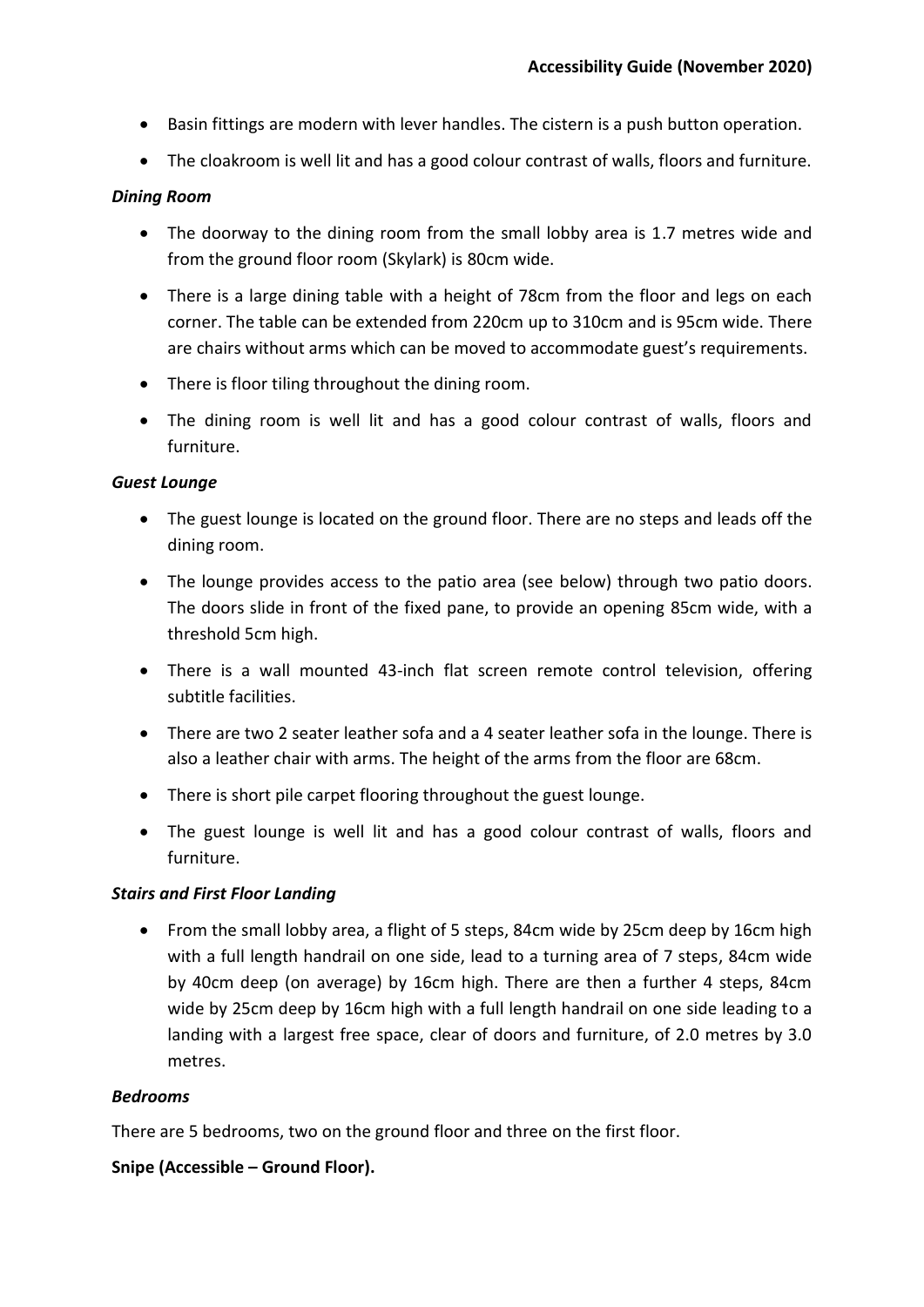- This is a ground floor room. From the small lobby there is level access through a doorway. The doorway to the bedroom is 90cm wide.
- The room can either be a super king bedded room at 1.8m wide or a twin bedded room, consisting of two single beds at 90cm wide.
- Divan beds are provided and are 55cm high.
- At least 70cm routes within the bedroom, for example, to the side of beds, between beds and other furniture, therefore allowing for left or right transfer to beds in any combination.
- Largest free space clear of doors and furniture is 3.8 metres by 1.5 metres. Largest transfer space available is 1.5 metres.
- The bed is movable if more space is required at either side.
- A bed loop / stick is available on request.
- There is a wall mounted 26-inch flat screen remote control television, offering subtitle facilities.
- Two leather chairs with arms are provided in the room. The height of the arms from the floor are 68cm.
- The dressing table is 76cm high, 50cm deep with a clear under space of 1.0 metre. Bedside cabinets are 60cm high.
- Non feather duvets and pillows are provided.
- There is an ensuite wet room with a walk in shower (see below for details).
- There is short pile carpet flooring throughout.
- The bedroom provides level access to the patio area (see below) through two patio doors. The doors open outwards to provide a minimum width of 86cm and a maximum width of 1.5 metres.
- The bedroom is well lit and has a good colour contrast of walls, floors and furniture.

#### **Snipe Ensuite Wet Room**

- There is an ensuite wet room with walk in shower.
- The doorway to the bathroom is 90cm wide, outward opening.
- The floor surface within bathroom is tiled.
- Free floor space clear of door is 1.8 metres by 1.8 metres.
- The basin is flat fronted and has clear under space. It is 73cm high. There are vertical grab rails on either side.
- The toilet has left and right side transfer with available free space of 40cm to the left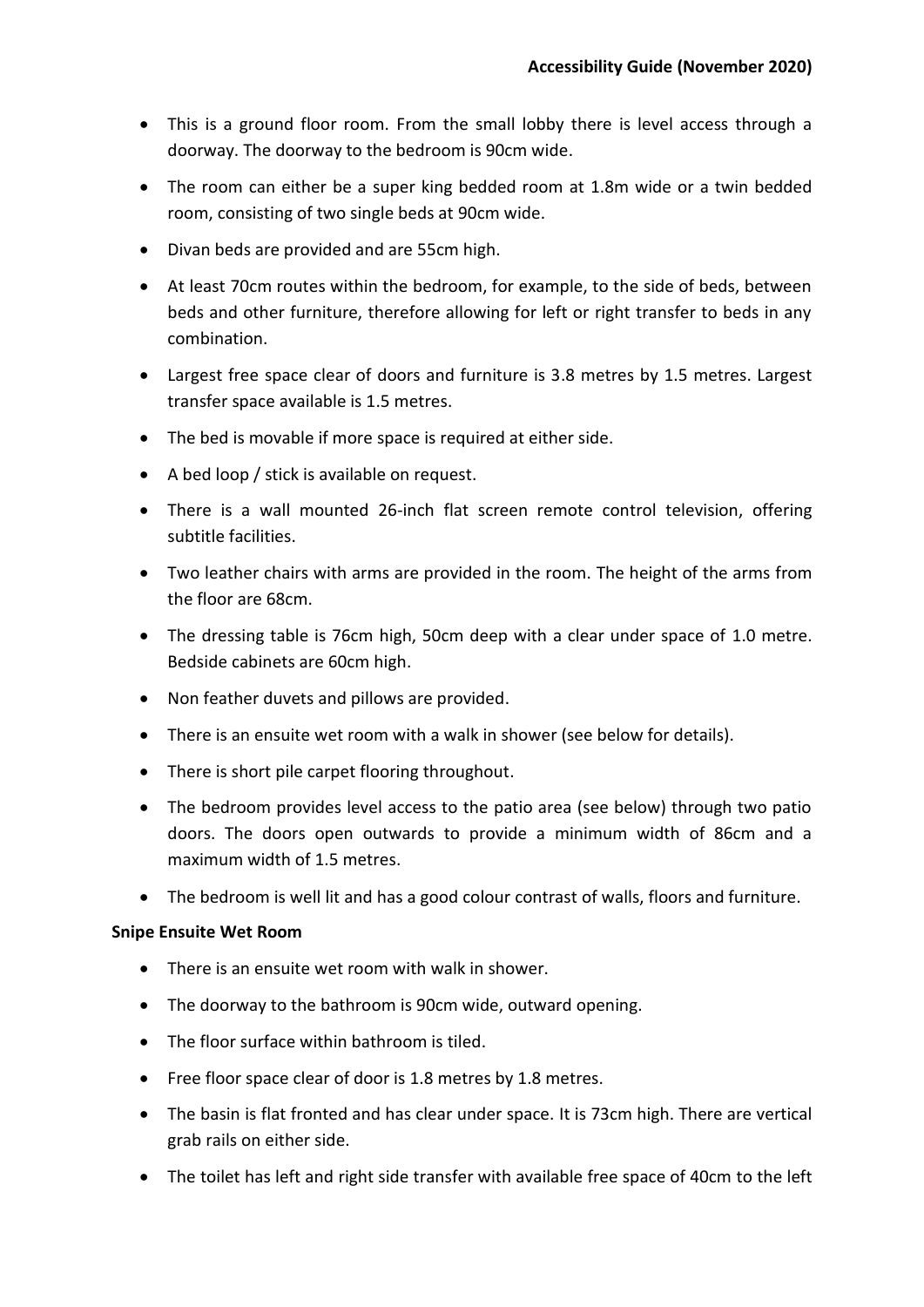and 1.6m to the right. The toilet is 50cm high. A seat riser is available on request. There is a grab rail located to the left and a drop down rail to the right.

- Bathroom fittings are modern with lever handles. The cistern is a push button operation.
- The shower uses mixer taps to control temperature and flow. It consists of a fixed rain head and a height adjustable shower head. A shower chair, with removable arms and back rest, is available on request.
- There is an emergency pull cord system at the sink / toilet area and within the shower.
- There is an illuminated mirror with shaver point.
- The wet room is well lit and has a good colour contrast of walls, floors and furniture.

## **Skylark (Ground Floor)**

- This is a ground floor room. From the dining room there is level access, through a door opening of 80cm, to a lobby area outside the bedroom. Free space is 1.4 metres by 1.1 metres.
- The doorway to the bedroom is 80cm wide, inward opening.
- The room can either be a super king bedded room at 1.8m wide or a twin bedded room, consisting of two single beds at 90cm wide.
- Divan beds are provided and are 64cm high.
- At least 90cm routes within the bedroom, for example, to the side of beds, between beds and other furniture, therefore allowing for left or right transfer to beds in any combination.
- Largest free space clear of doors and furniture is 3.5 metres by 1.5 metres. The largest transfer space available is 1.5 metres.
- The bed is movable if more space is required at either side.
- There is a wall mounted 26-inch flat screen remote control television, offering subtitle facilities.
- Two leather chairs with arms are provided in the room. The height of the arms from the floor are 66cm.
- The dressing table is 76cm high, 50cm deep with a clear under space of 80cm. Bedside cabinets are 60cm high.
- Non feather duvets and pillows are provided.
- There is an ensuite shower room with a walk in shower (see below for details).
- There is short pile carpet flooring throughout.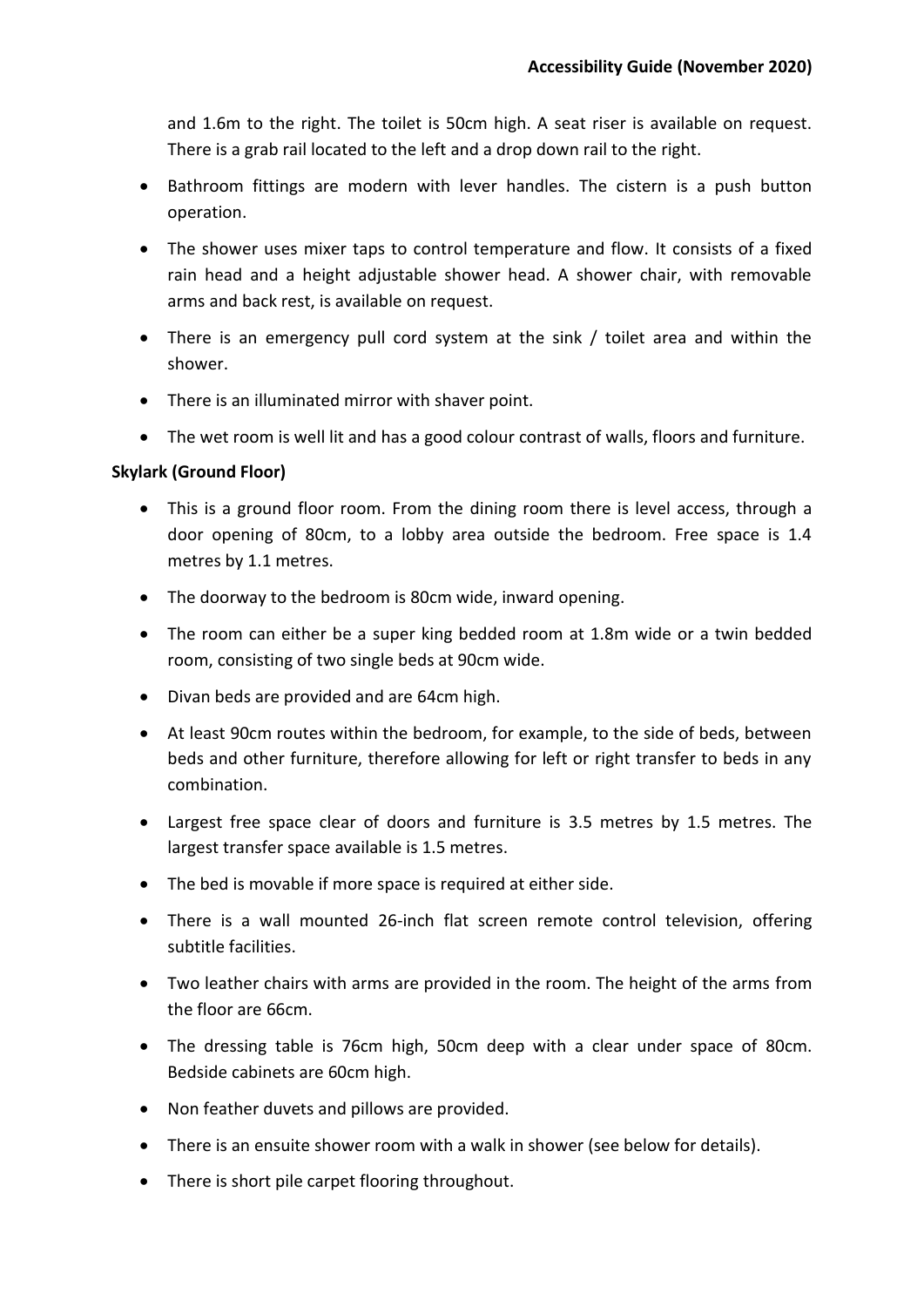- The bedroom provides level access to the patio area (see below) through two patio doors. The doors open outwards to provide a minimum width of 86cm and a maximum width of 1.5 metres.
- The bedroom is well lit and has a good colour contrast of walls, floors and furniture.

### **Skylark Ensuite Shower Room**

- There is an ensuite shower room with walk in shower. The width of the shower screen opening is 80cm.
- The doorway to the bathroom is 80cm wide, inward opening.
- The floor surface within bathroom is tiled.
- Free floor space clear of door is 1.1 metres by 1.5 metres.
- The basin is curved fronted and is supported by a pedestal. It is 80cm high.
- The toilet has limited left and right side transfer with available free space of 10cm to the left and 25cm to the right. The toilet is 50cm high. A seat riser is available on request.
- Bathroom fittings are modern with lever handles. The cistern is a push button operation.
- The shower uses mixer taps to control temperature and flow. It consists of a fixed rain head and a height adjustable shower head.
- There is a shaver point and mirror.
- The bathroom is well lit and has a good colour contrast of walls, floors and furniture

## **Curlew (First Floor)**

- This is a first floor room. From the first floor landing there is level access through a doorway. The doorway to the bedroom is 74cm wide.
- The room is a king-size bedded room at 1.5 metres wide.
- Divan beds are provided and are 60cm high.
- At least 1.0 metres routes within the bedroom, for example, to the side of beds, between beds and other furniture, therefore allowing for left or right transfer to beds in any combination.
- Largest free space clear of doors and furniture is 3.2 metres 2.0 metres. The largest transfer space available is 1.0 metre.
- There is a wall mounted 26-inch flat screen remote control television, offering subtitle facilities.
- Two leather chairs with arms are provided in the room. The height of the arms from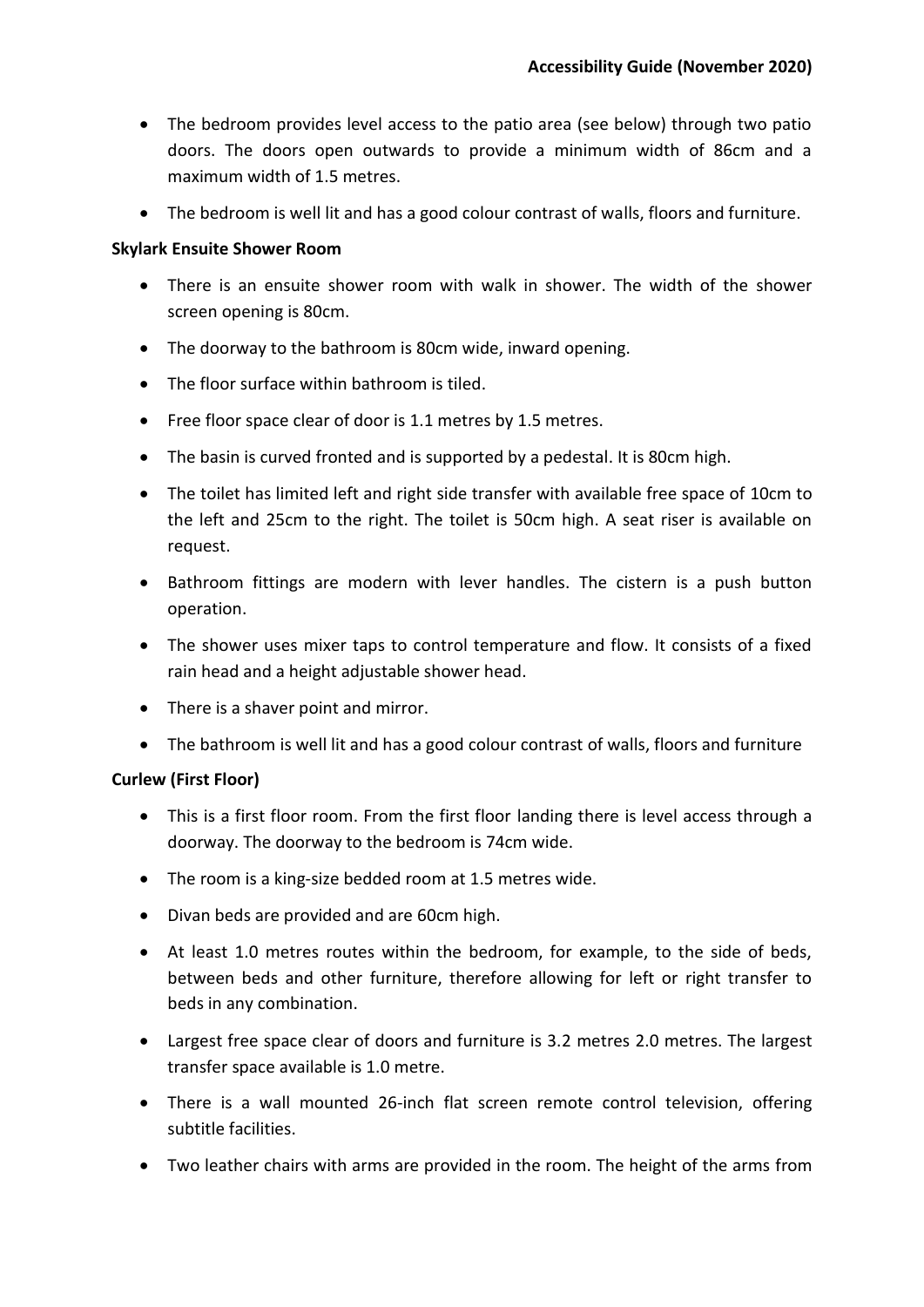the floor are 66cm.

- The dressing table is 76cm high, 50cm deep with a clear under space of 90cm. Bedside cabinets are 60cm high.
- Non feather duvets and pillows are provided.
- There is an ensuite bathroom with over bath shower (see below for details).
- There is short pile carpet flooring throughout.
- The bedroom is well lit and has a good colour contrast of walls, floors and furniture.

### **Curlew Ensuite Bath Room**

- There is an ensuite bathroom with over bath shower.
- The doorway to the bathroom is 67cm wide, inward opening.
- The floor surface within bathroom is tiled.
- Free floor space clear of door is 60cm by 2.0 metres.
- The bath edge is 55cm high.
- The basin is flat fronted and is supported by a pedestal. It is 80cm high.
- The toilet has left and right side transfer with available free space of 1.0 metre each side. The toilet is 50cm high. A seat riser is available on request.
- Bathroom fittings are modern with lever handles. The cistern is a push button operation.
- The shower uses mixer taps to control temperature and flow. It consists of a fixed rain head and a height adjustable shower head.
- A non-slip bath mat is available in the room.
- There is an illuminated mirror with shaver point.
- The bathroom is well lit and has a good colour contrast of walls, floors and furniture

## **Fieldfare (First Floor)**

- This is a first floor room. From the first floor landing there is level access through a doorway. The doorway to the bedroom is 74cm wide.
- The room is a king-size bedded room at 1.5 metres wide.
- Divan beds are provided and are 60cm high.
- At least 50cm routes within the bedroom, for example, to the side of beds, between beds and other furniture, therefore allowing for left or right transfer to beds in any combination.
- Largest free space clear of doors and furniture is 2.0 metres by 2.0 metres. The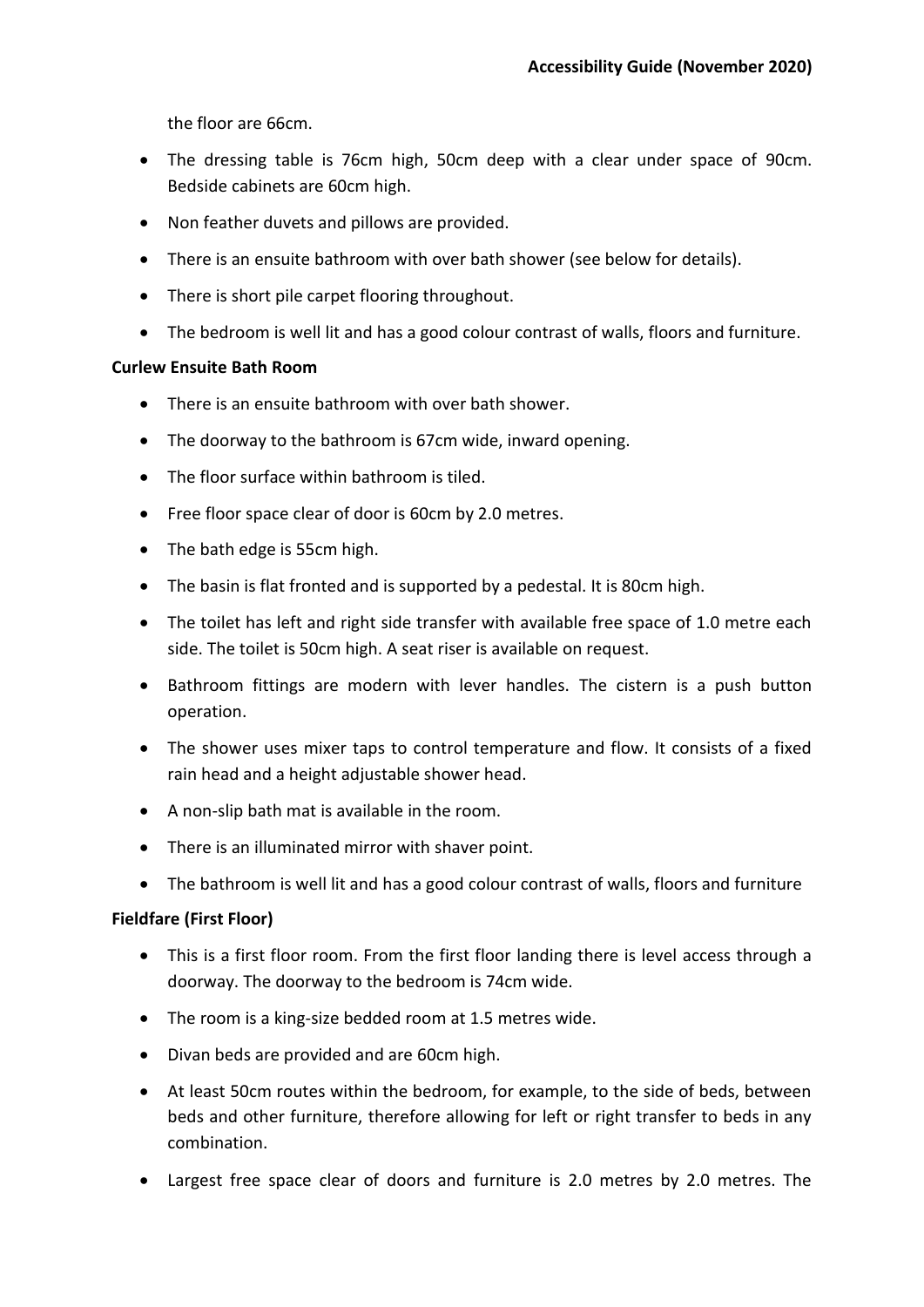largest transfer space available is 1.0 metre.

- There is a desk top 26-inch flat screen remote control television, offering subtitle facilities.
- Two leather chairs with arms are provided in the room. The height of the arms from the floor are 66cm.
- The dressing table is 76cm high, 50cm deep with a clear under space of 90cm. Bedside cabinets are 60cm high.
- Non feather duvets and pillows are provided.
- There is an ensuite shower room (see below for details).
- There is short pile carpet flooring throughout.
- The bedroom is well lit and has a good colour contrast of walls, floors and furniture.

# **Fieldfare Ensuite Shower Room**

- There is an ensuite shower room.
- The doorway to the bathroom is 67cm wide, outward opening.
- The floor surface within the shower room is tiled.
- Free floor space clear of door is 1.0 metre by 1.0 metre.
- The shower cubicle is a 90cm quadrant with two sliding glass doors. Shower cubicle edge/step is 10cm high.
- The basin is flat fronted and is supported by a pedestal. It is 80cm high
- The toilet has left and right side transfer with available free space of 90cm each side. The toilet is 50cm high. A seat riser is available on request.
- Bathroom fittings are modern with lever handles. The cistern is a push button operation.
- The shower uses mixer taps to control temperature and flow. It consists of a fixed rain head and a height adjustable shower head.
- A non-slip bath mat is available in the room.
- There is an illuminated mirror with shaver point.
- The bathroom is well lit and has a good colour contrast of walls, floors and furniture.

# **Lapwing (First Floor)**

- This is a first floor room. From the first floor landing there is level access through a doorway. The doorway to the bedroom is 74cm wide.
- The room is a king-size bedded room at 1.5 metres wide.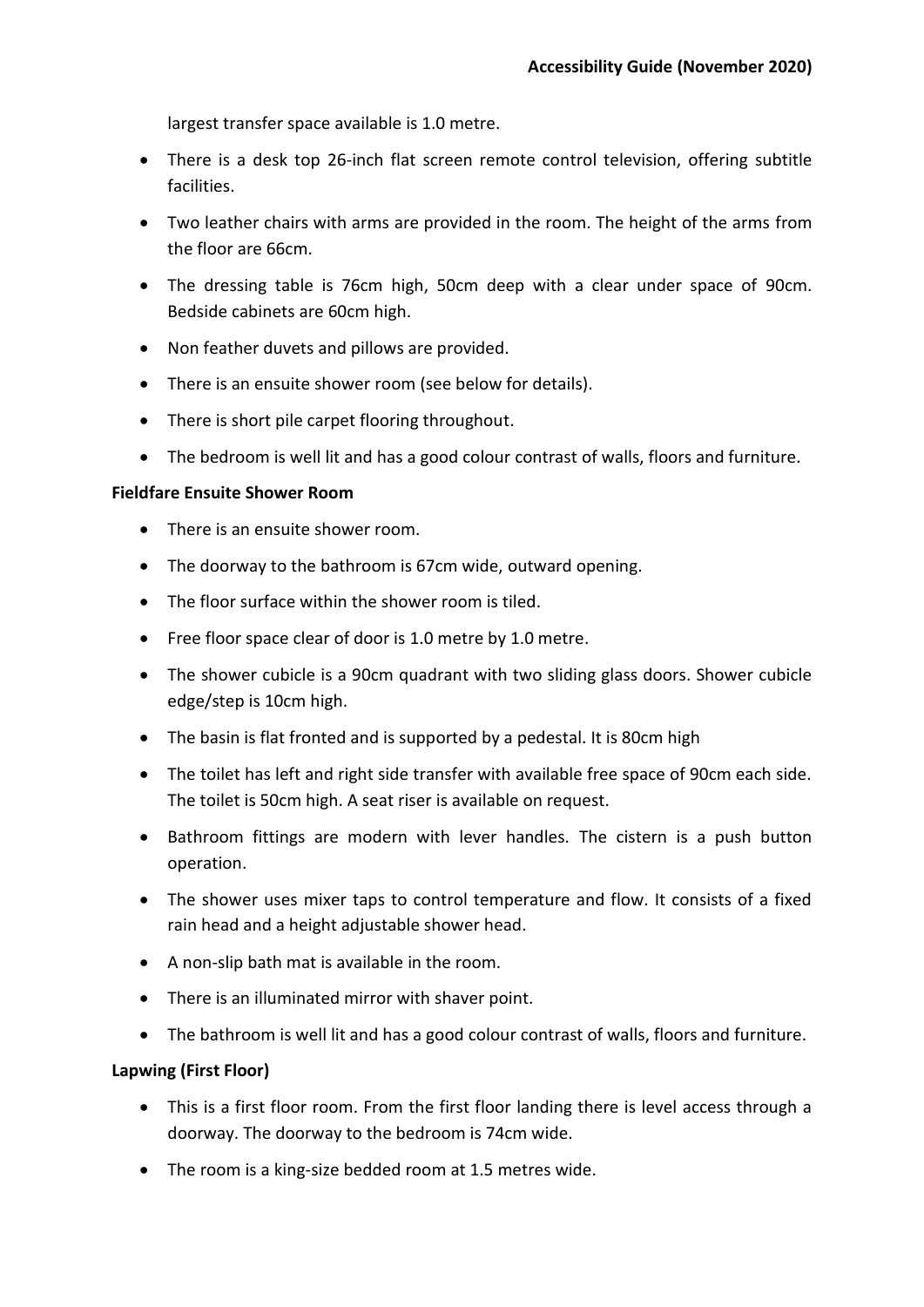- Divan beds are provided and are 60cm high.
- At least 1.0 metre routes within the bedroom, for example, to the side of beds, between beds and other furniture, therefore allowing for left or right transfer to beds in any combination.
- Largest free space clear of doors and furniture is 3.2 metres 2.0 metres. The largest transfer space available is 1.0 metre.
- There is a wall mounted 26-inch flat screen remote control television, offering subtitle facilities.
- Two leather chairs with arms are provided in the room. The height of the arms from the floor are 66cm.
- The dressing table is 76cm high, 50cm deep with a clear under space of 90cm. Bedside cabinets are 60cm high.
- Non feather duvets and pillows are provided.
- There is an ensuite bathroom with walk in shower and standalone bath (see below for details).
- There is short pile carpet flooring throughout.
- The bedroom is well lit and has a good colour contrast of walls, floors and furniture.

#### **Lapwing Ensuite Bath Room**

- There is an ensuite bathroom with walk in shower and standalone bath.
- The doorway to the bathroom is 74cm wide, inward opening.
- The floor surface within bathroom is tiled.
- Free floor space clear of door is 1.3 metres by 1.3 metres.
- The bath edge is 58cm high.
- The width of the shower screen opening is 55cm. Shower cubicle edge/step is 4cm high.
- The basin is flat fronted and is supported by a pedestal. It is 80cm high.
- The toilet has left and right side transfer with limited free space of 40cm to the left and 1.0 metre to the right. The toilet is 50cm high. A seat riser is available on request.
- Bathroom fittings are modern with lever handles. The cistern is a push button operation.
- The shower uses mixer taps to control temperature and flow. It consists of a fixed rain head and a height adjustable shower head.